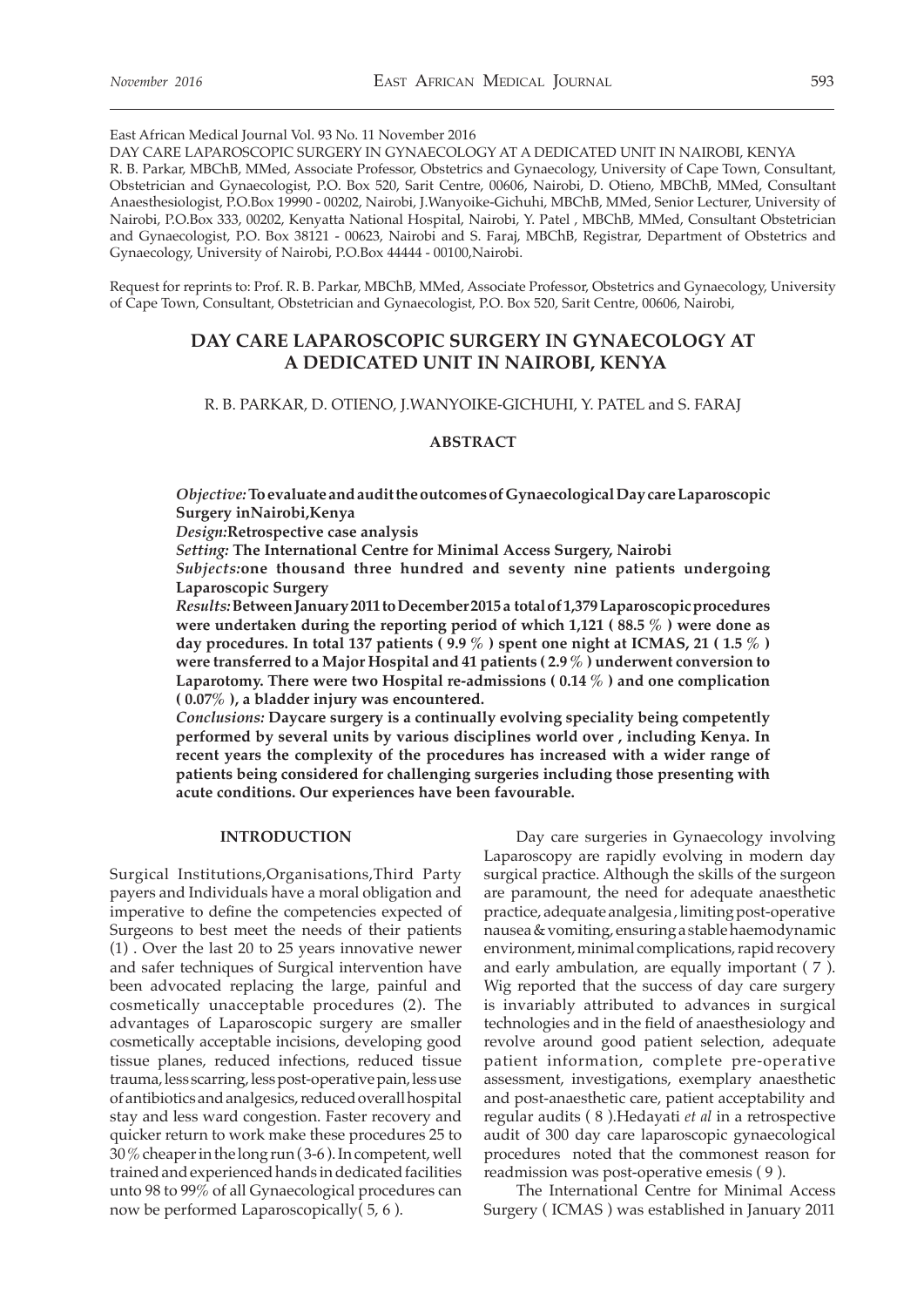as a dedicated state of the art Laparoscopic Surgery unit and a suitable training facility .

# **MATERIALS AND METHODS**

A retrospective case analysis of all Laparoscopic Surgeries done at the International Centre for Minimal Access Surgery ( ICMAS ) in Nairobi, Kenya between January 2011 and December 2015 was conducted. During this period a total of 1,551 surgical procedures were undertaken at ICMAS of which 1,379 ( 88.9 % ) were performed Laparoscopically for gynaecological conditions. The other 172 procedures were Laparoscopic General Surgical procedures and non Laparoscopic cases including Breast lumpectomies, hernia repairs, lipomas and secondary suturing.

The inclusion criteria were all gynaecological patients whose records were complete and follow up was regular. No exclusion criteria based on previous scars, obesity or underlying co – morbid pathology was considered and all women were included in the study. The General surgical procedures were excluded.

Pre-operatively all the patients underwent a detailed anaesthetic review and were all within the American Society of Anaesthesiologists Classification I & II. Routine investigations were carried out and all patients underwent either a transvaginal or abdominal ultrasound before surgery.

After the various gynaecological procedures were undertaken all patients underwent a TAP ( TransversesAbdominis Plane ) block under ultrasound guidance at reversal of anaesthesia. On discharge patients were reviewed at one week and three months.

The Laparoscopic towers mounted on Boom Arms, 3 High Definition Monitors, a 3 Chip Olympus Camera, an Olympus Xenon light source, an Olympus electronic endoflator, a high frequency diathermy unit and an aquapurator were used for all the cases. Morcellation was achieved by a new generation Rotocut. In addition the Ligasure, Harmonic Scalpel, PKGyrus Bipolar and the Thunderbeat were available when required. All the cases were recorded and archived.

#### **RESULTS**

Between January 2011 to December 2015, a total of 1,379 Laparoscopic procedures were undertaken during the reporting period of which 1,221 ( 88.5 % ) were done as day procedures.

In total 137 patients ( 9.9 % ) spent one night at ICMAS, 21 ( $1.5\%$ ) were transferred to a Major Hospital and 41 patients ( $2.9\%$ ) underwent conversion to Laparotomy. There were two Hospital re-admissions ( $0.14\%$ ) and one complication, a bladder injury ( 0.07 % ) was encountered.

The Anaesthetic management of day care patients is crucial . For prophlaxsis to prevent post-operative nausea and vomiting all the patients received intravenous Ondasteron approximately 30 minutes before induction. Post-operative pain control was enhanced by 5mgs Inj Morphine Iv 30 mins before surgery and a Diclofenac 100mgs suppository at induction.This was followed by a Transverses Abdomens Plane ( TAP ) block immediately after surgery after the ports sites were closed. A solution of 0.25 % plain Marcaine is injected under ultrasound guidance bilaterally.

 The patients were discharged a combination of tab. Ondesterone 4 mgs eight hourly , tab. Tramadol 50 to 100 mgs eight hourly. hourly for three days, and tab Diclofenac and or Tab Paracetamol for an additional five days.

Table 1 indicates all the Laparoscopic procedures undertaken, a total of 489 ( 35.4 % ). Laparoscopic Myomectomies were undertaken, starting from 16 cases in the first year to 246 procedures by 2015. The uterine size varied from bulky to 28 weeks, the dominant fibroid on pre-operative ultrasound being 2 cms to 26.4 cms. The number of fibroids harvested was from 2 to 17, five patients were converted to Laparotomy (1.06  $\%$ ). The fibroid weight ranged from 20 grams to 2920 grams. Of the Laparoscopic Myomectomies 456 ( 93.2 % ) were performed as day procedures.There were no hospital transfers or readmissions following a Laparoscopic Myomectomy.

In our review a total of 387 Total Laparoscopic Hysterectomies were performed during the reporting period. The uterine size ranged from 40grams to 3,270 grams. Of these 365 (94.3  $\%$ ) Hysterectomies were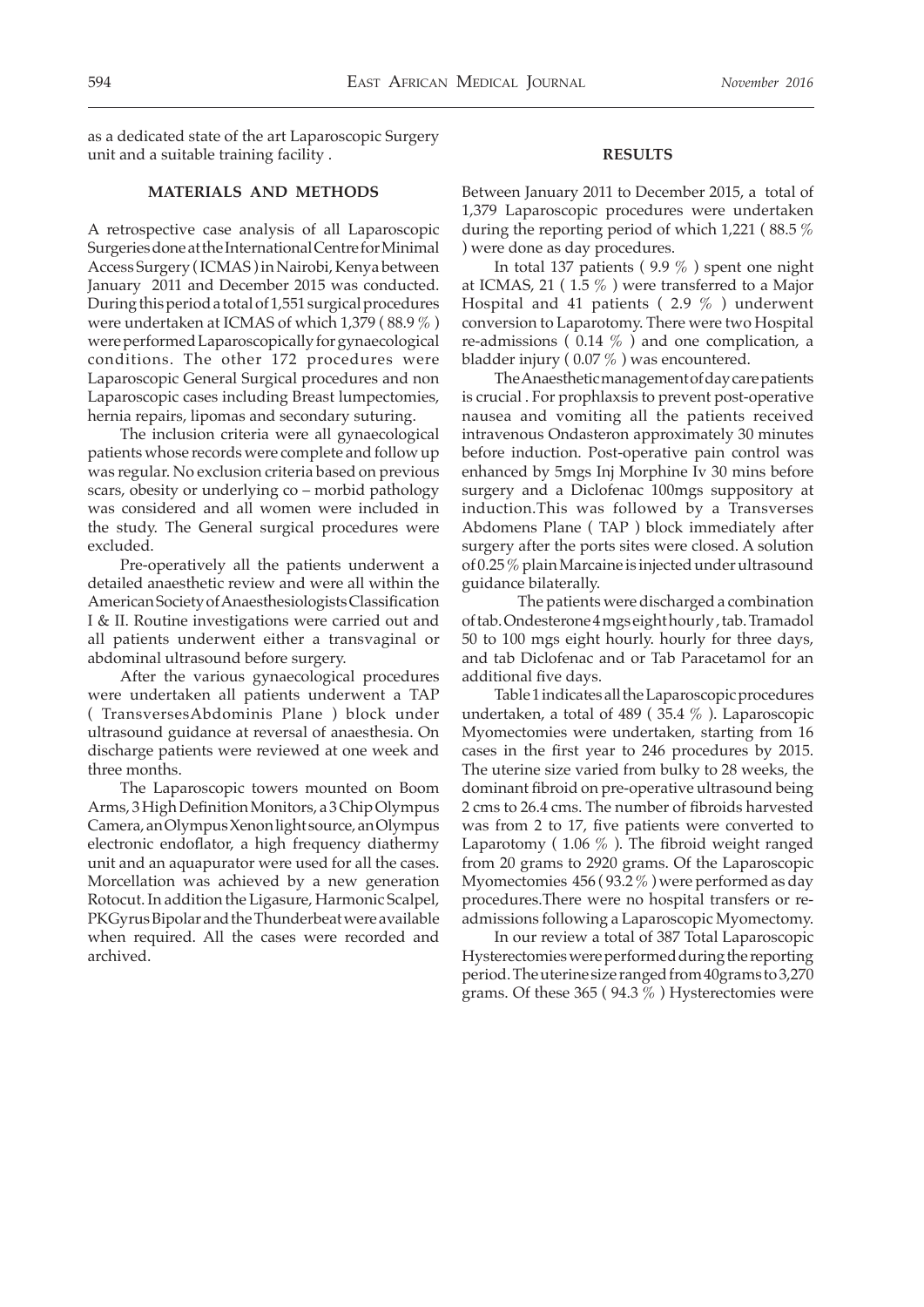done as day procedures. There were no re-admissions or Hospital transfers. The operating time ranged from 13 mins to three hours and ten minutes. No patients were converted and none were transfused. One bladder injury ( 0.25 % ) was encountered and the cystotomy was repaired laparoscopically.

| $\mathcal{O} \mathcal{Q}$ |                                         |                      |               |  |
|---------------------------|-----------------------------------------|----------------------|---------------|--|
|                           |                                         | Laparoscopic Surgery |               |  |
|                           |                                         | $(n = 1,379)$        |               |  |
|                           |                                         |                      |               |  |
| Gynaecology:              | (Diagnostic Hysteroscopy)*              | (1,645)              |               |  |
|                           | (Operative Hysteroscopy)*               | (313)                |               |  |
|                           |                                         |                      |               |  |
|                           | <b>Bilateral Tubal Ligation</b>         | 29                   |               |  |
|                           | Adhesiolysis, Tuboplasty, Salpingectomy | 212                  |               |  |
|                           | Ovarian biopsy, cystectomy, drilling    |                      | 196           |  |
|                           | Oopherectomy                            | $16\,$               |               |  |
|                           | Myomectomy                              | 489                  | $(35.4\,\%$ ) |  |
|                           | Total Laparoscopic Hysterectomy         | 387                  | $(28.0\,\%$ ) |  |
|                           | Laparoscopic Subtotal Hysterectomy      | 12                   |               |  |
|                           | Saccrocolpopexy                         | 29                   |               |  |
|                           | Radical Hysterectomy,                   | 11                   |               |  |
|                           | BTL reversal,                           | 14                   |               |  |
|                           | Metroplasty                             | $\overline{2}$       |               |  |

**Table 1** *Laparoscopic Surgery in Gynaecology ( Procedures performed )*

( ) \* Not included separately

General Surgery : Appendicectomy, Cholecystectomy, Herniorapphy, Laparoscopic Neissens Fundoplication Laparoscopic Hemicolectomy, Laparoscopic Gastric Sleeve ( excluded in the study )

# *Table 2 Table 2* **Laparoscopic Daycare Surgery in Gynaecology**

|                        | Number | Percentage |  |  |
|------------------------|--------|------------|--|--|
| Cases successfully     |        |            |  |  |
| done as Day cases      | 1221   | 88.5%      |  |  |
| Laparoscopy cases      |        |            |  |  |
| converted to Inpatient |        |            |  |  |
| 1 night at ICMAS       | 137    | $9.9\%$    |  |  |
| Transferred to major   |        |            |  |  |
| Hospital               | 21     | 1.5%       |  |  |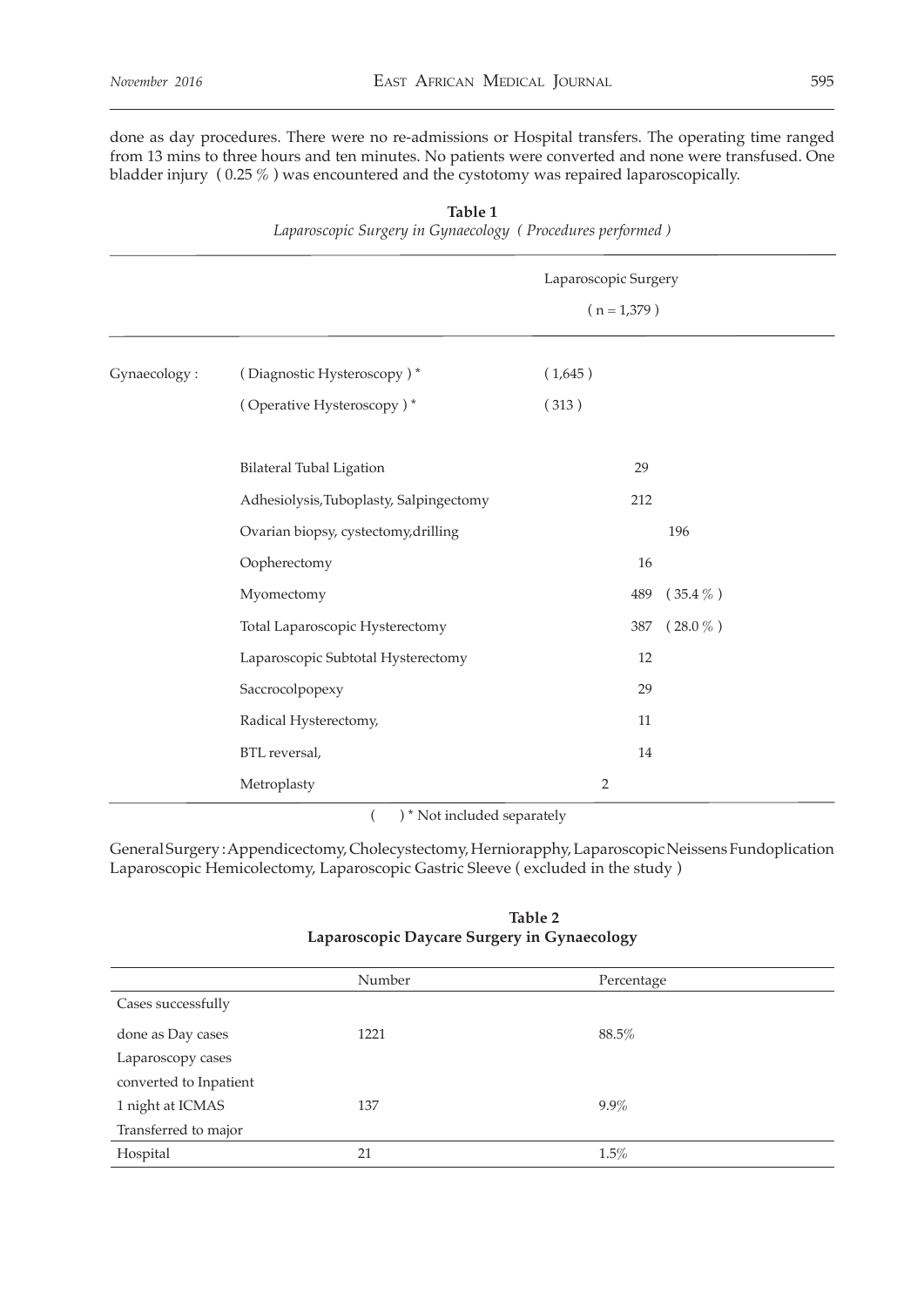| Table 3                                        |  |
|------------------------------------------------|--|
| Complications of Day care Laparoscopic Surgery |  |

|                          | Number | Percentage |
|--------------------------|--------|------------|
| Conversion to Inpatient  | 138    | 11.4 $%$   |
| Conversion to Laparotomy | 41     | $2.9\%$    |
| Re admission             | ∍      | 0.14%      |
| Surgical complication    |        |            |
| (Bladder injury)         |        | $0.07\%$   |
|                          |        |            |

**Figure 1 Laparoscopic Surgery at ICMAS, Nairobi ( n = 1,379 )**



**Figure 2 The progression of Total Laparoscopic Hysterectomy at ICMAS** 

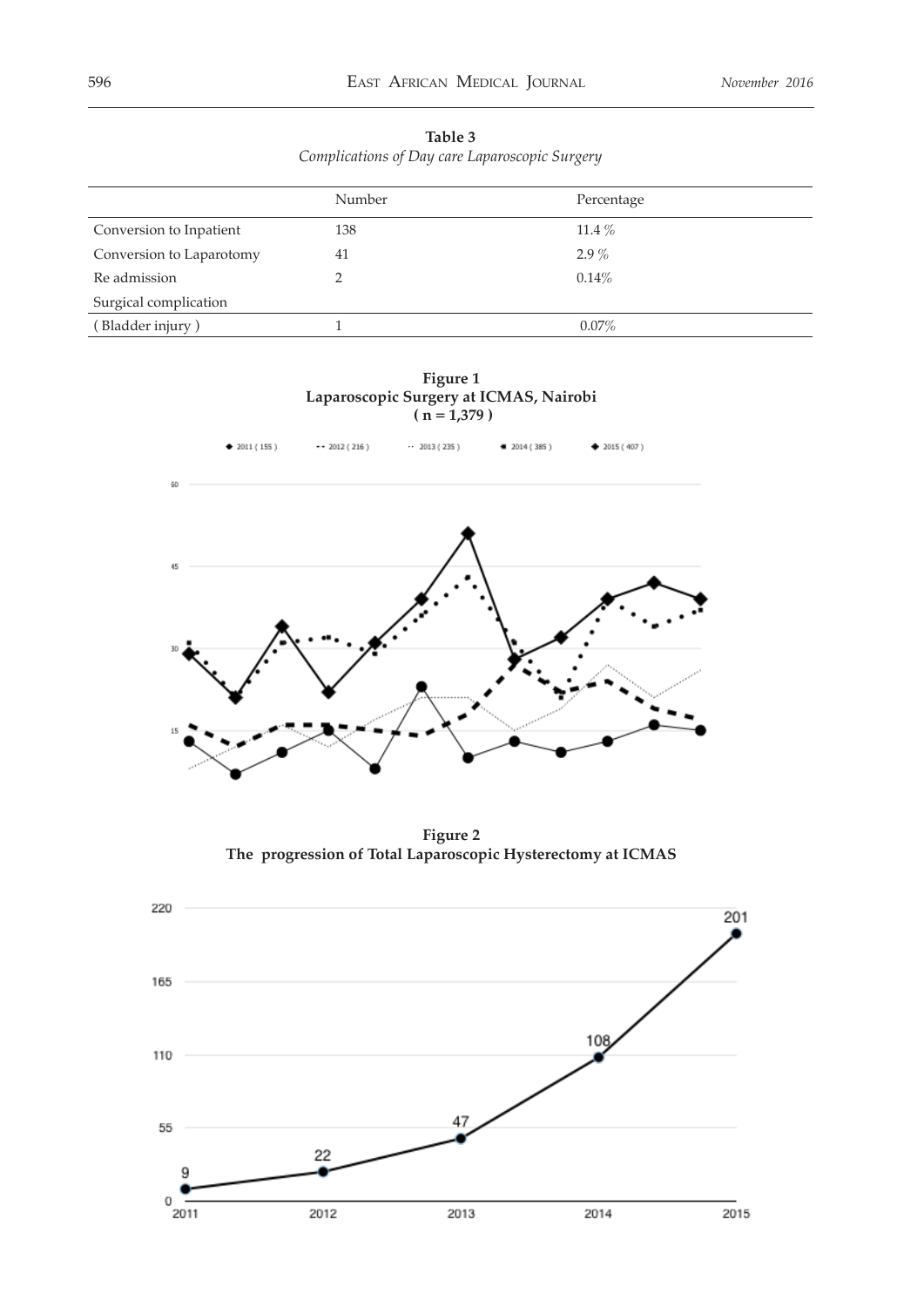### **DISCUSSION**

Daycare surgery is a continually evolving speciality being competently performed by several units by various disciplines world over . In recent years the complexity of the procedures has increased with a wider range of patients being considered for challenging surgeries including those presenting with acute conditions ( 10 ). The British Association of Day Surgery in their directory of recommended procedures include Laparoscopic Cholecystectomy, Appendicectomy and the management of Ectopic pregnancy ( 11 ). At our unit we undertook 155 procedures in 2011 which gradually increased to 407 by 2015. The procedures undertaken are indicated in Table 1 which over a period of five years included more complex surgeries. Overall 1,221 patients ( 88.5% ) were discharged on the same day as the procedure.

Apart from the surgical intervention postoperative pain management is of major concern. All our patients underwent a TAP block under ultrasound guidance before reversal of anaesthesia. The Transverses Abdominis Plane ( TAP ) block is a regional analgesic adjuvant technique that has made a significant breakthrough is post-operative pain management. El Bayoumy *et al* in a consecutive cohort of 50 patients undergoing day case laparoscopic surgery , including endometriosis surgery and ovarian cystectomy, concluded that the patients undergoing TAP blocks had significantly lower pain scores during recovery (  $0.25 + 0.07$  vs  $0.94 + 0.21$  :  $p = 0.01$  ) and on day 1, compared to the control group. The mean hospital stays in the TAP group were significantly low (  $3.41+0.71$  vs  $32.51+5.1$  :  $p = 0.001$  ) ( 12 ).

In our audit we performed 387 ( 28.0% ) Total Laparoscopic Hysterectomies as day procedures with no re admissions. All the patients reviewed after one week were satisfied with their recovery. In a retrospective cohort study of patients undergoing Total Laparoscopic Hysterectomy as day procedures for benign uterine pathologies, between 2010 and 2011, Thyagaraju et al reported the mean operating time for a Total Laparoscopic Hysterectomy was dependant on the uterine size the mean of 52.43 mins for uteri less than 12 weeks and a mean of 68.23 mins for larger uteri ( $p = 0.000$ ) in size. The mean hospital stay of 8.2 hours with a readmission rate of 4% and concluded that Laparoscopic Hysterectomy is a safe and feasible option as a day case and is solely dependant on the skill and experience of the surgeon ( 13 ). In a similar study O'hanlan *et al* reported shorter operating times, averaging 97 min for uterine sizes less than 250 grams and 135 mins if larger with the median hospital stay being one day and concluded that day care laparoscopic hysterectomy was safe with minimal operating times, minimal blood loss, shorter hospital stays and fewer complications ( 14 ). In their review of 66 patients undergoing outpatient

Hysterectomy, Thiel *et al* reported that six patients ( 7.5 % ) spent one night in hospital, one patient developed a cuff haematoma and DVT and 95% pf the patients were satisfied with their procedure ( 15 ). In a randomised trial of day case versus inpatient laparoscopic supracervical hysterectomy, Kisic-Trope *et al* concluded that the women discharged 5 hours after surgery were as satisfied as the women hospitalised overnight,however the quality of life did appear to be compromised in the day case group since there was a significant trend of anxiety in this group (16 ). Several reviews have confirmed that Total or Sub-total Laparoscopic Hysterectomy is safe and feasible as a day procedure ( 17-19 ).

In addition we performed 489 ( 35.4 % ) Laparoscopic Myomectomies as day procedures with remarkable success and outcomes.

The surgical complication rates of Laparoscopy in this study was 0.07% which is lower than the French collaborative in advance laparoscopic surgery,which found an overall complication rate of 0.89% and a major complication rate of between 0.22% to 0.34% ( 20,21 ). The complications of laparoscopic surgery include bowel,bladder,ureteric,vascular and abdominal wall injury (23 ). In this study there was only one complication of a bladder injury and no mortality. The conversion rate to laparotomy in this study was 2.9% and was lower than a similar study by Sokol *et al* who had a conversion rate of laparoscopy to laparotomy of 6.3% ( 23 ). All the women undergoing laparoscopic surgery should be adequately counselled for the unintended laparotomy which is an inherent risk in addition to the morbidity over laparoscopy alone ( 23 ).

Overall the initial higher costs of establishing a laparoscopic facility along with the initial operating costs over laparotomy are compensated by no costs of hospital stay,less morbidity and early return to work.

In conclusion in our review the surgical complications encountered and the lower conversion rates to inpatients and laparotomy were lower than similar studies. This can be explained by the fact that they were older studies and the technology and safety along with skills acquisition in laparoscopic surgery has significantly improved more recently.

# **CONCLUSION**

Laparoscopic Surgery may face many challenges but day care surgery is a safe, effective, feasible and a cost effective option to the traditional open modalities of Surgery in a developing Country with minimum surgical complications, conversion to laparotomy, inpatient admission and readmission. With adequate pre operative assessment and developing sound surgical skills Day Care Surgery is a suitable option in Gynaecology. The training of Surgeons and support